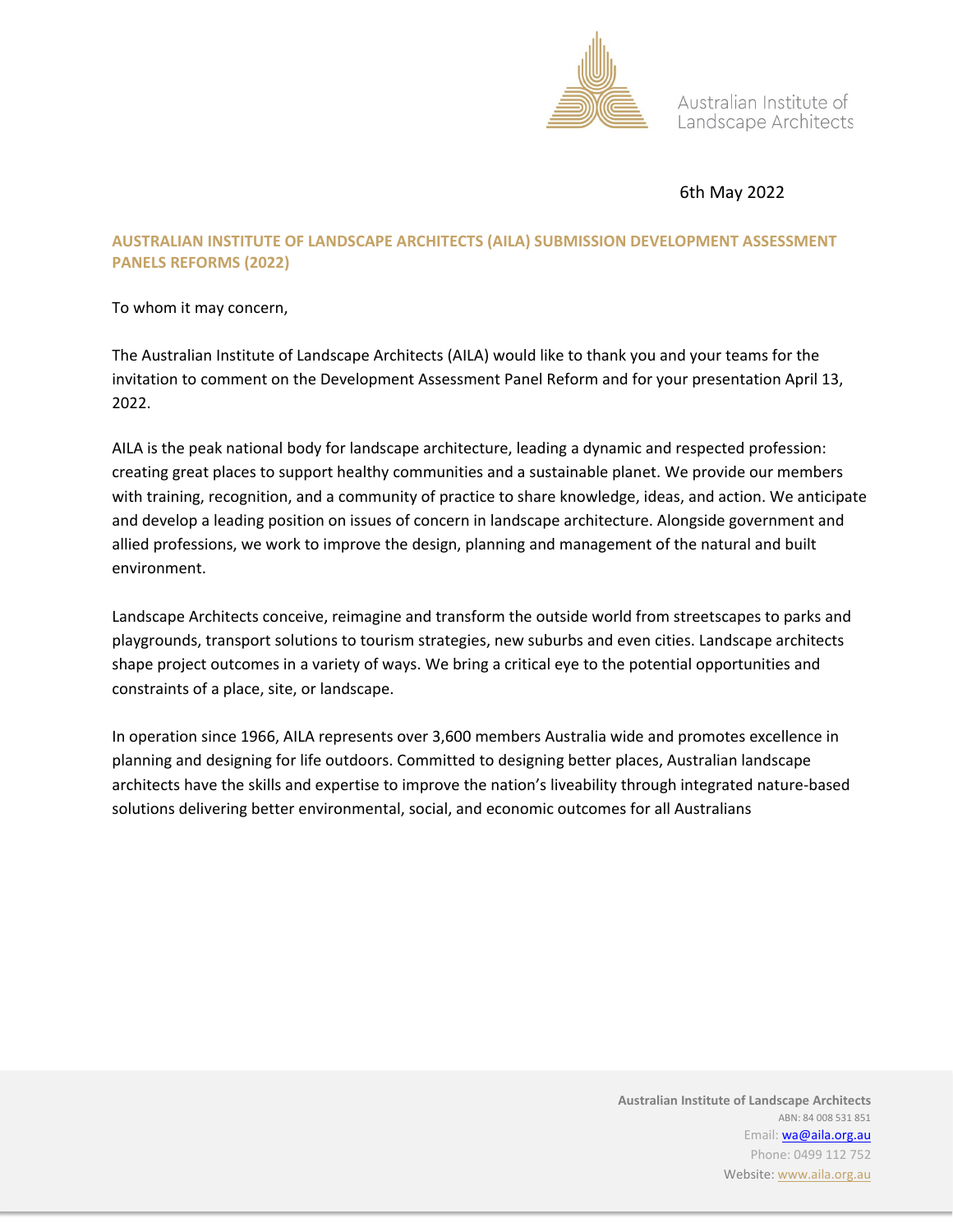

Australian Institute of Landscape Architects

# **Development Assessment Panel Reform (2022)**

## *Observations*

AILA would like to advocate for Landscape Architectural representation, specifically as an identified nominated profession of Special Matters DAP – Membership. In provided feedback to DPLH we have strongly advocated for the role of Landscape Architects in Planning processes and saw the reform as an opportunity for this to take place. We highlight the following, from our 2021 submission to the Action Plan for Planning Reform, which is still relevant to this submission;

#### *Expertise in the WAPC with regard to Landscape*

*AILA sees the proposed Legislative Changes to the Planning and Development Act 2005 as a great opportunity to contribute, applauding the initiative, and welcoming further consultation through our state membership. We would also be more than willing to share 'lessons-learnt' from our national membership in other states with regard to planning reform and green infrastructure. We believe that the best approach to achieving sustainable planning solutions is to accommodate local community needs and aspirations, ideally with convenient access to professional expertise at all levels and facets of the planning system as applicable to the context in which it is to be applied. Of note: AILA acknowledges there are identified gaps in the composition of the Western Australian Planning Commission (WAPC) and that there is potential to fill these with the Planning Reform Stage 2. AILA is of the opinion that the most significant gap sits within the legislation. The WAPC Act*  1985 defines 12 roles on the WAPC, including 1 expert for coastal planning and 2 experts in urban and regional *planning, engineering, property development and the like. However, the specific expertise of people-focused places, landscape analysis, biodiversity, green infrastructure, and cultural values - expertise provided by landscape architect - is currently under-represented in the legislation. AILA considers that such Reform is extremely timely and advocates for a change to the legislation to include one person with Landscape expertise on the WAPC, with potential for that individual to grow this advisory role to help advance planning process at state, local and regional government levels in WA. AILA are willing to assist WAPC in any way we can, to reduce further gaps within the ranks of state planning and infrastructure agencies. We propose an approach that is goal-directed and results-oriented to reduce referrals timeframes and to garner an overarching and interagency, collaborative synergy between DPLH/OGA, WAPC, MRWA, LGA's and professional bodies. In this regard AILA is willing to extend our continuing professional development program, offering CPD points for educational sessions, casting the message widely across the multiple sectors to ensure proposed planning reforms are implemented swiftly and consistently across the landscape discipline. We believe setting simple institutional milestones will achieve tangible outcomes within a specific timeframe. We applaud the moves that have been made in recent times with the incorporation of landscape architects into the OGA and the role out of landscape professionals as members of design review panels at both state and local government for developments primarily in and around Perth. We note that the DRP model is starting to take shape in*